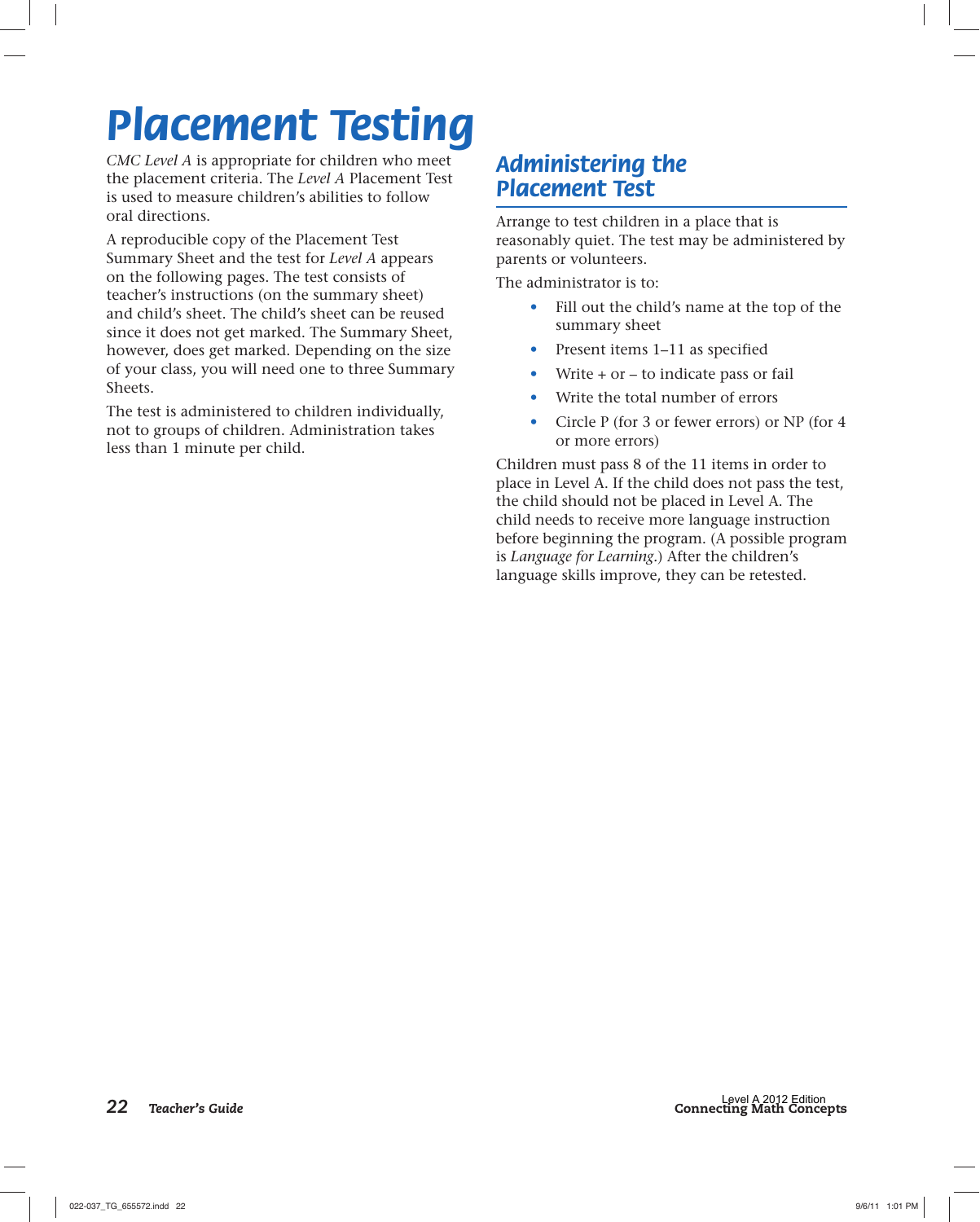## CMC Level A Placement Test Summary Sheet<br>  $\left|\left|\left|\left|\left|\left|\left|\left|\right|\right|\right|\right|\right|\right|\right|\right|\right|$

| <b>Names</b>                                                                 |                                                          |         |                    |                    |         |                    |         |                    |         |         |                    |                    |                    |
|------------------------------------------------------------------------------|----------------------------------------------------------|---------|--------------------|--------------------|---------|--------------------|---------|--------------------|---------|---------|--------------------|--------------------|--------------------|
| (Point to the first picture, of a man.)                                      | $\textbf{Record} + \textbf{or} - \textbf{for each item}$ |         |                    |                    |         |                    |         |                    |         |         |                    |                    |                    |
| 1. Is this a man or a woman? Man.                                            |                                                          |         |                    |                    |         |                    |         |                    |         |         |                    |                    |                    |
| 2. Is this man wearing a coat? No or head shake no.                          |                                                          |         |                    |                    |         |                    |         |                    |         |         |                    |                    |                    |
| 3. Is this man wearing both shoes? No or shake head no.                      |                                                          |         |                    |                    |         |                    |         |                    |         |         |                    |                    |                    |
| 4. Is this man wearing a shirt? Yes or head shake yes.                       |                                                          |         |                    |                    |         |                    |         |                    |         |         |                    |                    |                    |
| 5. Touch his shirt. Child touches man's shirt.                               |                                                          |         |                    |                    |         |                    |         |                    |         |         |                    |                    |                    |
| 6. Touch his shoe. Child touches man's shoe.                                 |                                                          |         |                    |                    |         |                    |         |                    |         |         |                    |                    |                    |
| 7. Show me where his other shoe would be. Child touches<br>man's other foot. |                                                          |         |                    |                    |         |                    |         |                    |         |         |                    |                    |                    |
|                                                                              |                                                          |         |                    |                    |         |                    |         |                    |         |         |                    |                    |                    |
| (Point to next picture, of ice-cream cone.)                                  |                                                          |         |                    |                    |         |                    |         |                    |         |         |                    |                    |                    |
| 8. What is this? Ice cream or ice-cream cone.                                |                                                          |         |                    |                    |         |                    |         |                    |         |         |                    |                    |                    |
|                                                                              |                                                          |         |                    |                    |         |                    |         |                    |         |         |                    |                    |                    |
| (Point to last picture, of glass.)                                           |                                                          |         |                    |                    |         |                    |         |                    |         |         |                    |                    |                    |
| 9. What is this? Glass or cup.                                               |                                                          |         |                    |                    |         |                    |         |                    |         |         |                    |                    |                    |
| 10. Do you drink from a cup? Yes or head shake yes.                          |                                                          |         |                    |                    |         |                    |         |                    |         |         |                    |                    |                    |
| 11. Do you drink water from an ice-cream cone? No or head shake no.          |                                                          |         |                    |                    |         |                    |         |                    |         |         |                    |                    |                    |
| <b>Total Errors</b>                                                          |                                                          |         |                    |                    |         |                    |         |                    |         |         |                    |                    |                    |
| Passing Criterion: 3 or lower error<br>Circle P or NP                        | $\mathbf{P}$<br>NP                                       | P<br>NP | $\mathbf{P}$<br>NP | $\mathbf{P}$<br>NP | P<br>NP | $\mathbf{P}$<br>NP | P<br>NP | $\mathbf{P}$<br>NP | P<br>NP | P<br>NP | $\mathbf{P}$<br>NP | $\mathbf{P}$<br>NP | $\mathbf{P}$<br>NP |